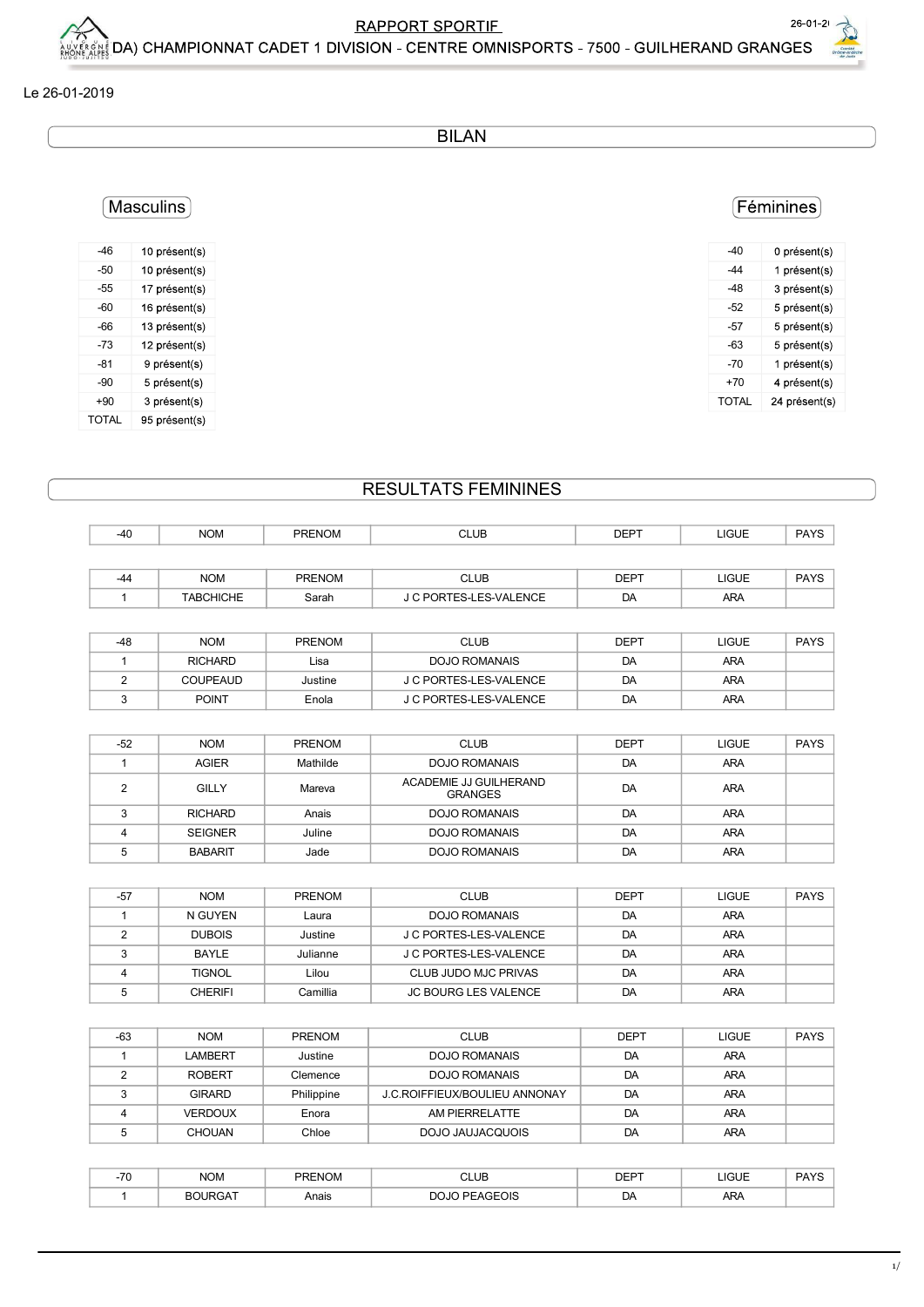



| $+70$ | <b>NOM</b>      | <b>PRENOM</b> | <b>CLUB</b>                              | <b>DEPT</b> | LIGUE      | <b>PAYS</b> |
|-------|-----------------|---------------|------------------------------------------|-------------|------------|-------------|
|       | <b>MAGNOLON</b> | Laure         | A.S. SATILLIEU JUDO                      | DA          | ARA        |             |
|       | <b>GRINI</b>    | Hana          | DOJO ROMANAIS                            | DA          | <b>ARA</b> |             |
|       | <b>CUREL</b>    | Marine        | <b>JUDO CLUB ST MARCELLOIS</b>           | DA          | <b>ARA</b> |             |
|       | SELMI           | Dinah         | ACADEMIE JJ GUILHERAND<br><b>GRANGES</b> | DA          | <b>ARA</b> |             |

### **RESULTATS MASCULINS**

| $-46$          | <b>NOM</b>                     | PRENOM         | <b>CLUB</b>                              | <b>DEPT</b> | <b>LIGUE</b> | <b>PAYS</b> |
|----------------|--------------------------------|----------------|------------------------------------------|-------------|--------------|-------------|
|                | <b>RYCKEWAERT</b>              | Paul           | <b>DOJO ROMANAIS</b>                     | DA          | ARA          |             |
| $\overline{2}$ | GAY                            | Julien         | <b>J.C.DE SAUZET</b>                     | DA          | <b>ARA</b>   |             |
| 3              | <b>KHAMZATOV</b>               | Ilyas          | ACADEMIE JJ GUILHERAND<br><b>GRANGES</b> | DA          | ARA          |             |
| 3              | <b>LAMDAOUI</b>                | Milhane        | <b>DOJO ROMANAIS</b>                     | DA          | <b>ARA</b>   |             |
| 5              | <b>RIVIER</b>                  | Anatole        | <b>DOJO ROMANAIS</b>                     | DA          | <b>ARA</b>   |             |
| 6              | <b>HENRY</b>                   | Elias          | <b>JC ST VALLIEROIS</b>                  | DA          | <b>ARA</b>   |             |
|                | <b>OZIOL</b><br><b>BREMOND</b> | Matys          | <b>J.C.TEILLOIS</b>                      | DA          | <b>ARA</b>   |             |
|                | <b>CARNON</b>                  | <b>Nicolas</b> | <b>DOJO ROMANAIS</b>                     | DA          | <b>ARA</b>   |             |
|                |                                |                |                                          |             |              |             |

| $-50$         | <b>NOM</b>            | <b>PRENOM</b>  | <b>CLUB</b>                          | <b>DEPT</b> | <b>LIGUE</b> | <b>PAYS</b> |
|---------------|-----------------------|----------------|--------------------------------------|-------------|--------------|-------------|
|               | LEGER                 | Nolan          | DOJO ROMANAIS                        | DA          | <b>ARA</b>   |             |
| $\mathcal{P}$ | <b>MARCHETTO</b>      | Alex           | <b>DOJO ROMANAIS</b>                 | DA          | <b>ARA</b>   |             |
| 3             | <b>DIAS</b>           | Alexandre      | <b>J.C.ROIFFIEUX/BOULIEU ANNONAY</b> | DA          | <b>ARA</b>   |             |
| 3             | LEROY                 | Loic           | <b>J.C.DE SAUZET</b>                 | DA          | <b>ARA</b>   |             |
| 5             | <b>TILEHGHOUATINE</b> | Yunous         | C.S.FOYER JUDO VALENCE               | DA          | <b>ARA</b>   |             |
| 6             | <b>LETOURNEUR</b>     | Willem         | <b>J.C.ROIFFIEUX/BOULIEU ANNONAY</b> | DA          | <b>ARA</b>   |             |
|               | <b>ZINNI</b>          | <b>Bastien</b> | J C PORTES-LES-VALENCE               | DA          | <b>ARA</b>   |             |
|               | <b>CHAZALET</b>       | Valentin       | <b>J.C.DE SAUZET</b>                 | DA          | <b>ARA</b>   |             |

| $-55$         | <b>NOM</b>                       | <b>PRENOM</b> | <b>CLUB</b>                  | <b>DEPT</b> | LIGUE      | <b>PAYS</b> |
|---------------|----------------------------------|---------------|------------------------------|-------------|------------|-------------|
|               | <b>BLETON</b>                    | Thibaut       | <b>DOJO ROMANAIS</b>         | DA          | <b>ARA</b> |             |
| $\mathcal{P}$ | <b>GUGLIELMINO</b>               | Adam          | <b>DOJO ROMANAIS</b>         | DA          | <b>ARA</b> |             |
| 3             | <b>GRANDEMANGE</b>               | Alexis        | <b>J.C.TEILLOIS</b>          | DA          | <b>ARA</b> |             |
| 3             | ORIOU                            | Noe           | <b>J.C.DE SAUZET</b>         | DA          | <b>ARA</b> |             |
| 5             | LAMBOLEY                         | Mevy          | ALLIANCE JUDO QUATRE VALLEES | DA          | <b>ARA</b> |             |
| 6             | <b>GUIRAMAND</b><br><b>JARRY</b> | Seraphin      | <b>J.C.DE SAUZET</b>         | DA          | <b>ARA</b> |             |
|               | <b>RIOU</b>                      | Aurele        | <b>DOJO PEAGEOIS</b>         | DA          | ARA        |             |
|               | <b>DEPRE</b>                     | Theophile     | C.S.FOYER JUDO VALENCE       | DA          | <b>ARA</b> |             |

| $-60$          | <b>NOM</b>       | <b>PRENOM</b> | <b>CLUB</b>                          | <b>DEPT</b> | <b>LIGUE</b> | <b>PAYS</b> |
|----------------|------------------|---------------|--------------------------------------|-------------|--------------|-------------|
|                | <b>BOUZEKAR</b>  | Melvin        | <b>J.C.TEILLOIS</b>                  | DA          | <b>ARA</b>   |             |
| $\mathfrak{p}$ | <b>GLENAT</b>    | Paul          | <b>DOJO ROMANAIS</b>                 | DA          | <b>ARA</b>   |             |
| 3              | DE OLIVEIRA      | Loic          | <b>J.C.ROIFFIEUX/BOULIEU ANNONAY</b> | DA          | ARA          |             |
| 3              | <b>CHANTRE</b>   | Joseph        | DOJO ROMANAIS                        | DA          | ARA          |             |
| 5              | <b>FERROUX</b>   | Lucas         | J.C. DONZERE                         | DA          | ARA          |             |
| 6              | <b>FERROUX</b>   | Hugo          | <b>J.C. DONZERE</b>                  | DA          | <b>ARA</b>   |             |
|                | <b>FONTAINES</b> | Romain        | <b>JC BOURG LES VALENCE</b>          | DA          | <b>ARA</b>   |             |
|                | <b>REYNAUD</b>   | Tom           | <b>JC BOURG LES VALENCE</b>          | DA          | <b>ARA</b>   |             |